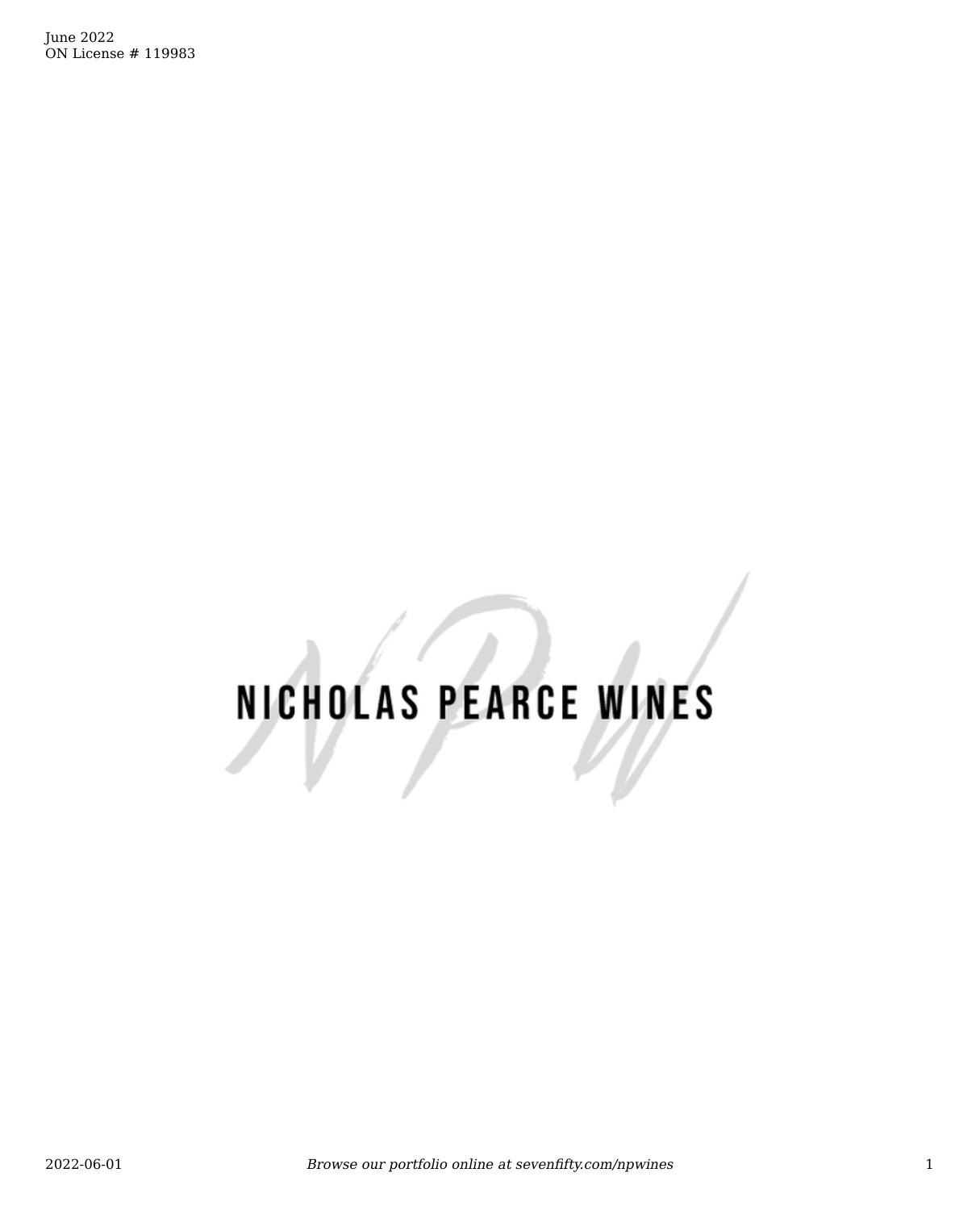# **Table of Contents**

| <b>Spirits</b> |  |
|----------------|--|
|                |  |
| Wine           |  |
|                |  |
|                |  |

| <b>New Zealand 5</b> |  |
|----------------------|--|

| South Africa 5          |
|-------------------------|
|                         |
| <b>United States </b> 5 |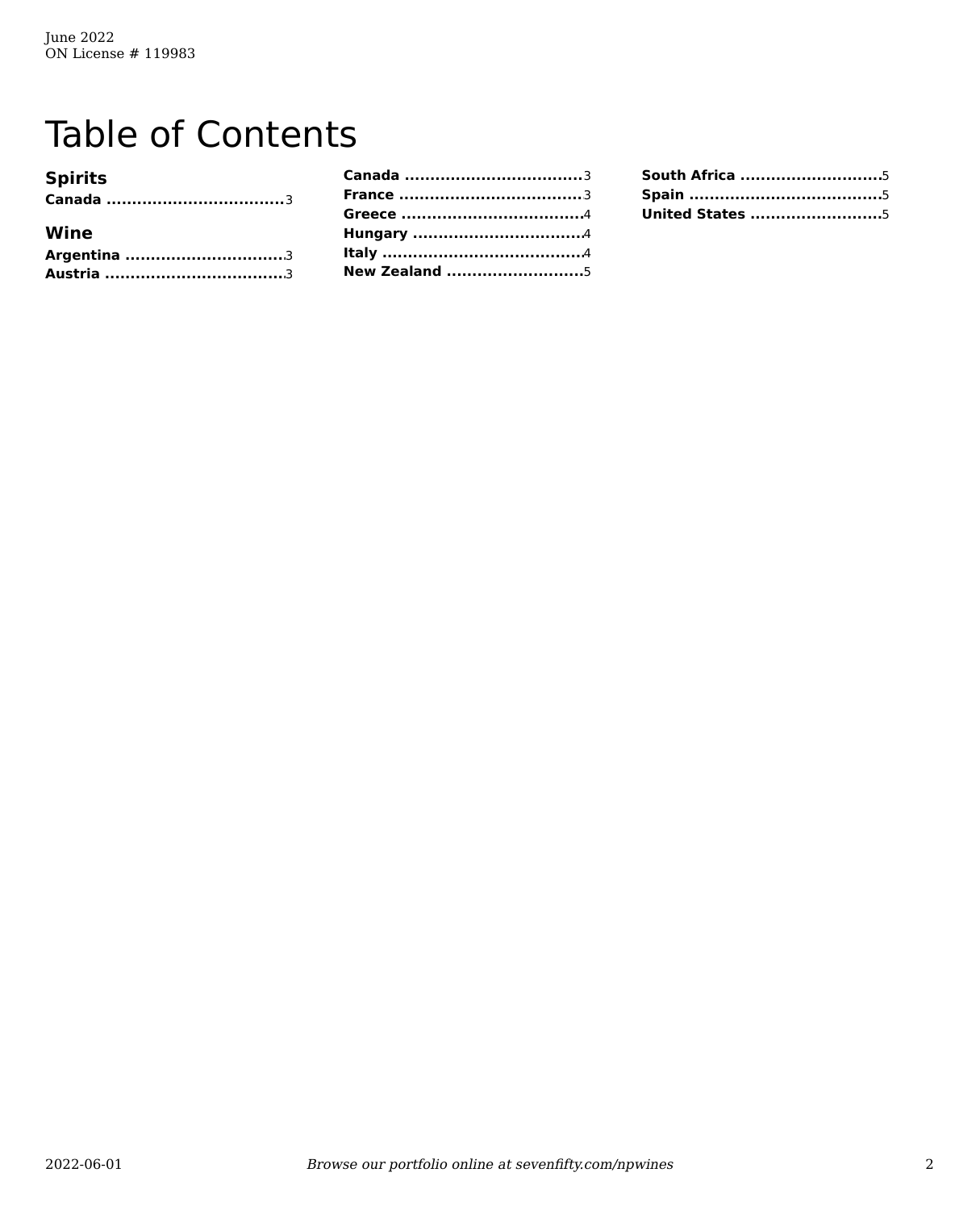### Spirits

<span id="page-2-12"></span><span id="page-2-11"></span><span id="page-2-10"></span><span id="page-2-0"></span>

| <b>Item</b>                                      | <b>Bottle</b> | Case     |  |
|--------------------------------------------------|---------------|----------|--|
| <b>Spirits</b>                                   |               |          |  |
| Canada                                           |               |          |  |
| Kinsip                                           |               |          |  |
| <b>Cooper's Revival Canadian Rye Whisky (NV)</b> |               |          |  |
| 750 mL × 12                                      | \$53.25       | \$639.00 |  |
| <b>County Cassis Liquor (NV)</b>                 |               |          |  |
| $375$ ml $\times$ 12                             | \$31.06       | \$372.72 |  |
| Dark Waters Rum (NV)                             |               |          |  |
| 750 mL × 12                                      | \$53.25       | \$639.00 |  |
| Juniper's Wit Barrel-Aged Gin (NV)               |               |          |  |
| 750 ml x 12                                      | \$44.34       | \$532.08 |  |
| Juniper's Wit Gin (NV)                           |               |          |  |
| $750 \text{ ml} \times 12$                       | \$42.55       | \$510.60 |  |
| Maple Syrup Barrel Aged Whisky (NV)              |               |          |  |
| $375$ ml $\times$ 12                             | \$24.95       | \$299.40 |  |
| Maple Whisky (NV)                                |               |          |  |
| 375 mL × 12                                      | \$29.07       | \$348.84 |  |
| Still's Whisper Vodka (NV)                       |               |          |  |
| $750 \text{ ml} \times 12$                       | \$35.42       | \$425.04 |  |
| <b>Woodlands Whisper Pine Vodka (NV)</b>         |               |          |  |
| 750 mL $\times$ 12                               | \$35.42       | \$425.04 |  |

Wine

<span id="page-2-15"></span><span id="page-2-13"></span><span id="page-2-1"></span>

|                                | Argentina |          |  |
|--------------------------------|-----------|----------|--|
| Marco Zunino                   |           |          |  |
| Malbec Estancia Mendoza (2018) |           |          |  |
| 750 mL $\times$ 12             | \$18.49   | \$221.88 |  |

#### Austria

<span id="page-2-16"></span><span id="page-2-14"></span><span id="page-2-2"></span>

| Markus Altenburger            |         |          |  |
|-------------------------------|---------|----------|--|
| Blaufränkisch vom Kalk (2020) |         |          |  |
| 750 mL × 12                   | \$24.06 | \$288.72 |  |

## Canada

<span id="page-2-17"></span><span id="page-2-5"></span><span id="page-2-3"></span>3XP **Chardonnay Niagara Peninsula (2017)**<br>1.5 L × 6 \$34.96 \$209.76  $1.5 L \times 6$ **Chardonnay Niagara Peninsula (2020)**  $750 \text{ mL} \times 12$ 

<span id="page-2-9"></span><span id="page-2-8"></span><span id="page-2-7"></span><span id="page-2-6"></span><span id="page-2-4"></span>

| Keint-He Winery & Vineyards                            |                  |
|--------------------------------------------------------|------------------|
| <b>Arrow-Matic White Prince Edward County</b>          |                  |
| (2020)                                                 |                  |
| 750 mL $\times$ 12                                     | \$19.75 \$237.00 |
| Little Creek Pinot Noir Benway Block Single            |                  |
| <b>Vineyard Prince Edward County (2019)</b>            |                  |
| 750 mL $\times$ 12                                     | \$43.65 \$523.80 |
| <b>Pinot Noir Greer Road Vinevard Prince Edward</b>    |                  |
| <b>County (2018)</b>                                   |                  |
| 750 mL × 12                                            | \$39.66 \$475.92 |
| <b>Pinot Noir Prince Edward County (2019)</b>          |                  |
| 750 mL $\times$ 12                                     | \$30.10 \$361.20 |
| <b>Pinot Noir Single Vineyard Closson Block Little</b> |                  |
| <b>Creek Prince Edward County (2017)</b>               |                  |
| 750 mL $\times$ 12                                     | \$31.70 \$380.40 |
| <b>Portage Chardonnay Prince Edward County</b>         |                  |
| (2016)                                                 |                  |
| 750 mL $\times$ 12                                     | \$19.75 \$237.00 |
|                                                        |                  |

| Item                      | Bottle                                    | Case     | Item                                             | Bottle  | Case     | Item                                          | <b>Bottle</b>       | Case  |
|---------------------------|-------------------------------------------|----------|--------------------------------------------------|---------|----------|-----------------------------------------------|---------------------|-------|
|                           |                                           |          | <b>Portage Pinot Noir Prince Edward County</b>   |         |          | 750 mL $\times$ 12                            | \$43.80             | \$525 |
|                           | <b>Spirits</b>                            |          | (2018)                                           |         |          | The Fifty Chardonnay Niagara Peninsula        |                     |       |
|                           |                                           |          | 750 mL $\times$ 12                               | \$19.75 | \$237.00 | (2019)                                        |                     |       |
|                           | Canada                                    |          | <b>Riesling Voyageur Beamsville Bench (2019)</b> |         |          | 750 mL $\times$ 12                            | \$18.32             | \$219 |
|                           |                                           |          | 750 mL x 12                                      | \$18.16 | \$217.92 |                                               |                     |       |
|                           | Kinsip                                    |          | Vacay Chardonnay St. David's Bench (2020)        |         |          |                                               |                     |       |
|                           | Cooper's Revival Canadian Rye Whisky (NV) |          | 750 mL $\times$ 12                               | \$18.95 | \$227.40 |                                               | Lighthall Vineyards |       |
| 750 mL × 12               | \$53.25                                   | \$639.00 | Voyageur Chardonnay Niagara Peninsula            |         |          | <b>Chardonnay Prince Edward County (2018)</b> |                     |       |
| County Cassis Liquor (NV) |                                           |          | (2016)                                           |         |          | 750 mL $\times$ 12                            | \$27.72             | \$332 |
| 375 mL × 12               | \$31.06                                   | \$372.72 | 750 mL $\times$ 12                               | \$14.98 | \$179.76 | <b>Merlot Prince Edward County (2020)</b>     |                     |       |
|                           |                                           |          |                                                  |         |          |                                               |                     |       |

| Leaning Post                                      |         |          |
|---------------------------------------------------|---------|----------|
| <b>Cabernet Franc Twenty Mile Bench (2018)</b>    |         |          |
| 750 mL × 12                                       | \$35.84 | \$430.08 |
| <b>Chardonnay Grimsby Hillside Vineyard</b>       |         |          |
| Niagara Peninsula (2019)                          |         |          |
| 750 mL × 12                                       | \$31.86 | \$382.32 |
| Chardonnay Niagara Peninsula (2020)               |         |          |
| 750 mL × 12                                       | \$25.49 | \$305.88 |
| <b>Chardonnay Wismer-Foxcroft Vineyard Twenty</b> |         |          |
| Mile Bench (2018)                                 |         |          |
| 750 mL × 12                                       | \$31.86 | \$382.32 |
| <b>Clockwork Skin Fermented White Twenty Mile</b> |         |          |
| <b>Bench (2021)</b>                               |         |          |
| 750 mL × 12                                       | \$25.49 | \$305.88 |
| Cuveé Winona Niagara Peninsula (2019)             |         |          |
| 750 mL × 12                                       | \$21.50 | \$258.00 |
| <b>Gamay The Natural Wismer-Armbrust</b>          |         |          |
| <b>Vineyard VQA Twenty Mile Bench (2019)</b>      |         |          |
| 750 mL × 12                                       | \$23.90 | \$286.80 |
| <b>Gamay Wismer Armbrust Vineyard Twenty</b>      |         |          |
| Mile Bench (2019)                                 |         |          |
| 750 mL × 12                                       | \$19.91 | \$238.92 |
| <b>Merlot Homestead Vineyard Vin Nature VQA</b>   |         |          |
| Twenty Mile Bench (2019)                          |         |          |
| 750 mL × 12                                       | \$35.84 | \$430.08 |
| Merlot Single Vineyard Niagara Peninsula          |         |          |
| (2018)                                            |         |          |
| 750 mL × 12                                       | \$35.84 | \$430.08 |
| Pinot Noir Grimsby Hillside Vineyard Niagara      |         |          |
| Peninsula (2019)                                  |         |          |
| 750 mL × 12                                       | \$43.80 | \$525.60 |
| Pinot Noir Niagara Peninsula (2019)               |         |          |
| 750 mL × 12                                       | \$27.02 | \$324.24 |
| Pinot Noir Senchuk Vineyard VQA Lincoln           |         |          |
| Lakeshore (2018)                                  |         |          |
| 750 mL $\times$ 6                                 | \$51.77 | \$310.62 |
| Pinot Noir The Fifty Niagara Peninsula (2020)     |         |          |
| 750 mL × 12                                       | \$21.50 | \$258.00 |
| Pinot Noir The Freak VQA Lincoln Lakeshore        |         |          |
| (2020)                                            |         |          |
| 750 mL × 12                                       | \$38.23 | \$458.76 |
| <b>Piquette Vol.1 (2021)</b>                      |         |          |
| 750 mL × 12                                       | \$16.72 | \$200.64 |
| <b>Piquette Vol.3 (2021)</b>                      |         |          |
| 750 mL × 12                                       | \$16.72 | \$200.64 |
| Pét-Nat Niagara Peninsula (2020)                  |         |          |
| 750 mL × 12                                       | \$19.91 | \$238.92 |
| Riesling Niagara Peninsula (2018)                 |         |          |
| 750 mL × 12                                       | \$19.91 | \$238.92 |
| Riesling The Geek Twenty Mile Bench (2018)        |         |          |
| 750 mL × 12                                       | \$27.87 | \$334.44 |
| Rosé Niagara Peninsula (2021)                     |         |          |
| 750 mL × 12                                       | \$17.52 | \$210.24 |
| Sauvignon Blanc Niagara Lakeshore (2019)          |         |          |
| 750 mL × 12                                       | \$22.30 | \$267.60 |
| Syrah Keczan Vineyard Lincoln Lakeshore           |         |          |
| (2019)                                            |         |          |
|                                                   |         |          |

| Item                                   | <b>Bottle</b> | Case     |  |
|----------------------------------------|---------------|----------|--|
| 750 mL $\times$ 12                     | \$43.80       | \$525.60 |  |
| The Fifty Chardonnay Niagara Peninsula |               |          |  |
| (2019)                                 |               |          |  |
| 750 mL $\times$ 12                     | \$18.32       | \$219.84 |  |

#### Lighthall Vineyards

| <b>Chardonnay Prince Edward County (2018)</b>    |                  |          |  |
|--------------------------------------------------|------------------|----------|--|
| 750 mL $\times$ 12                               | \$27.72 \$332.64 |          |  |
| <b>Merlot Prince Edward County (2020)</b>        |                  |          |  |
| 750 mL $\times$ 12                               | \$33.20 \$398.40 |          |  |
| <b>Pinot Gris South Bay Prince Edward County</b> |                  |          |  |
| (2021)                                           |                  |          |  |
| 750 mL $\times$ 12                               | \$20.55          | \$246.60 |  |
| Progression (2021)                               |                  |          |  |
| 750 mL $\times$ 12                               | \$18.96 \$227.52 |          |  |
| <b>Riesling South Bay Prince Edward County</b>   |                  |          |  |
| (2020)                                           |                  |          |  |
| 750 mL $\times$ 12                               | \$19.75 \$237.00 |          |  |
| The Fence Sparkling Rosé Wine Méthode            |                  |          |  |
| <b>Charmat (2021)</b>                            |                  |          |  |
| 750 mL $\times$ 12                               | \$20.55          | \$246.60 |  |

#### Nicholas Pearce

| Chardonnay Crew Sauvage Niagara Peninsula<br>(2020) |                  |          |
|-----------------------------------------------------|------------------|----------|
| 750 mL $\times$ 12                                  | \$17.48 \$209.76 |          |
| Pinot Noir Crew Sauvage Niagara Peninsula           |                  |          |
| (2020)                                              |                  |          |
| 750 mL $\times$ 12                                  | \$17.48 \$209.76 |          |
| Ward 5 Brut Blanc Single Block Cherry Valley        |                  |          |
| (2021)                                              |                  |          |
| 750 mL $\times$ 12                                  | \$16.72          | \$200.64 |

#### RR81

| Zweigelt Short Hills Bench (2021) |         |          |
|-----------------------------------|---------|----------|
| 750 mL × 12                       | \$19.75 | \$237.00 |

#### The Farm Wines

| Chardonnay Niagara Peninsula (2020)     |         |                  |
|-----------------------------------------|---------|------------------|
| 750 mL $\times$ 12                      |         | \$19.75 \$237.00 |
| Pinot Noir VQA Niagara Peninsula (2020) |         |                  |
| 750 mL x 12                             |         | \$21.35 \$256.20 |
| Rosé Of Pinot Noir Poolhouse Niagara    |         |                  |
| Peninsula (2021)                        |         |                  |
| 750 mL $\times$ 12                      | \$17.36 | \$208.32         |

#### France

|                                       | Champagne Fresne Ducret |          |
|---------------------------------------|-------------------------|----------|
| Champagne 1er Cru Le Chemin du Chemin |                         |          |
| (NV)                                  |                         |          |
| 750 mL $\times$ 6                     | \$58.35                 | \$350.10 |

| Château Barouillet    |         |
|-----------------------|---------|
| Bergerac Rouge (2020) |         |
| 750 mL $\times$ 12    | \$58.35 |

| Château De La Grange Barbastre      |         |          |
|-------------------------------------|---------|----------|
| Muscadet-Côtes de Grandlieu Sur Lie |         |          |
| Classique (2020)                    |         |          |
| 750 mL $\times$ 12                  | \$17.57 | \$210.84 |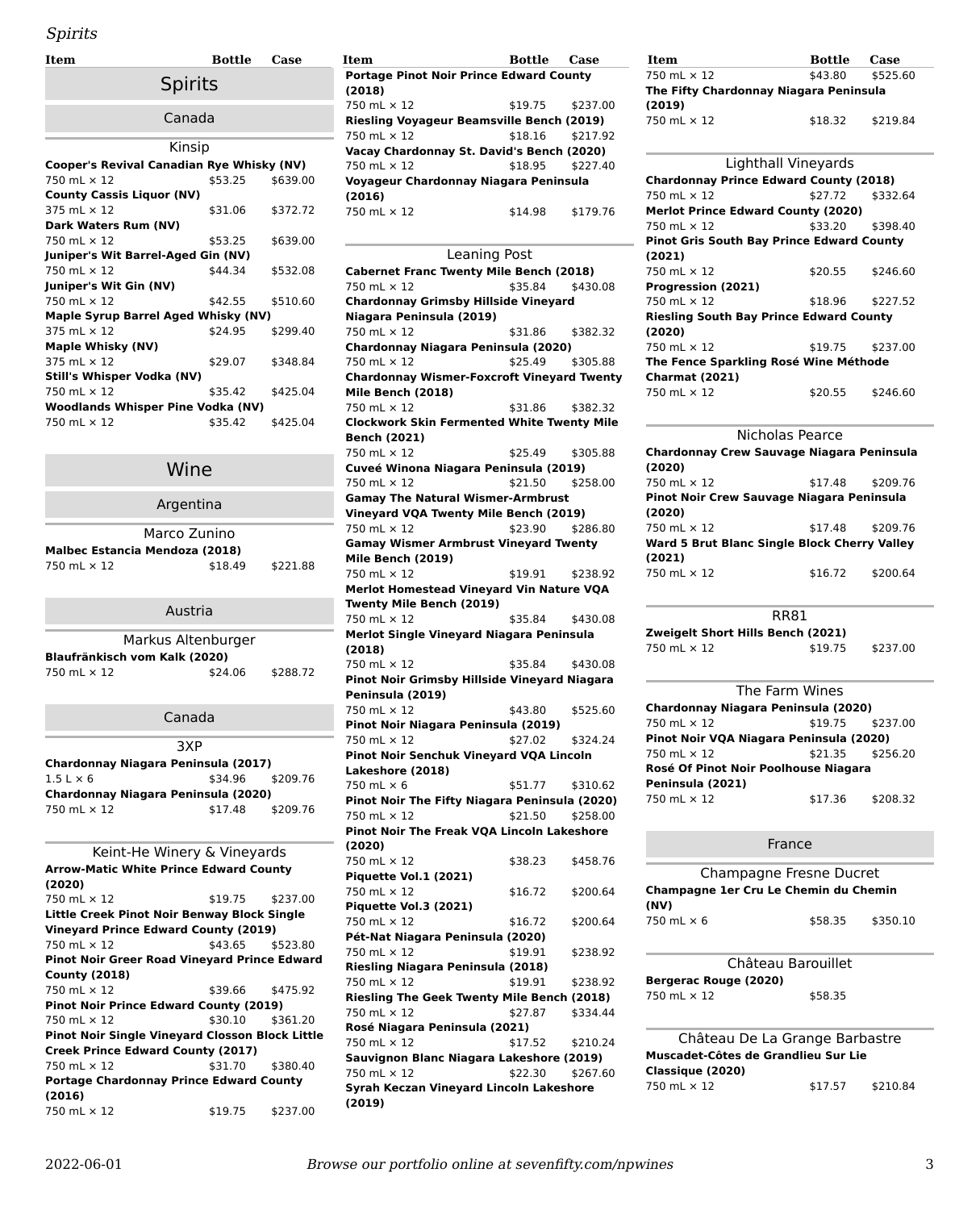#### Wine

<span id="page-3-35"></span><span id="page-3-33"></span><span id="page-3-32"></span><span id="page-3-31"></span><span id="page-3-30"></span><span id="page-3-29"></span><span id="page-3-18"></span><span id="page-3-17"></span><span id="page-3-16"></span><span id="page-3-15"></span><span id="page-3-14"></span><span id="page-3-13"></span><span id="page-3-12"></span><span id="page-3-11"></span><span id="page-3-10"></span><span id="page-3-9"></span><span id="page-3-8"></span><span id="page-3-7"></span><span id="page-3-6"></span>

| <b>Item</b>                                                    | Bottle  | Case     |
|----------------------------------------------------------------|---------|----------|
| Château Haut-Grelot                                            |         |          |
| Première Cuvée Blaye Côtes de Bordeaux<br><b>Blanc (2021)</b>  |         |          |
| 750 mL × 12                                                    | \$16.64 | \$199.68 |
| Château Les Paruades                                           |         |          |
| Bordeaux Supérieur Macau En Médoc (2014)                       |         |          |
| 750 mL × 12                                                    | \$16.64 |          |
| Château Plaisance                                              |         |          |
| Bordeaux Supérieur Les Palues (2016)                           |         |          |
| 750 mL × 12                                                    | \$21.27 | \$255.24 |
| Château Tour de Gilet                                          |         |          |
| Bordeaux Supérieur (2016)                                      |         |          |
| 750 mL × 12                                                    | \$18.49 | \$221.88 |
| Château de Montfaucon<br>Comtèsse Madeleine Lirac Blanc (2019) |         |          |
| 750 mL x 12                                                    | \$29.62 | \$355.44 |
|                                                                |         |          |
| Château de Parnay                                              |         |          |
| Le Clos du Château de Parnay Saumur-                           |         |          |
| Champigny (2017)                                               |         |          |
| 750 mL × 12<br>Saumur Chemin des Murs Blanc (2020)             | \$31.47 | \$377.64 |
| 750 mL × 12                                                    | \$31.47 | \$377.64 |
|                                                                |         |          |
| Domaine Baud                                                   |         |          |
| Crémant du Jura Brut                                           |         |          |
| 750 mL × 12                                                    | \$23.13 | \$277.56 |
| Côtes du Jura Ancestral Rouge (2019)                           |         |          |
| 750 mL × 12                                                    | \$25.91 | \$310.92 |
| Domaine Frédéric Brouca                                        |         |          |
| Champs Pentus Vin de France (2020)                             |         |          |
| 750 mL × 12                                                    | \$25.91 | \$310.92 |
| Champs-Pentus Blanc (2020)<br>750 mL × 12                      |         |          |
| <b>Faugères Clos Sauveplane (2017)</b>                         | \$23.13 | \$277.56 |
| 750 mL × 12                                                    | \$36.11 | \$433.32 |
|                                                                |         |          |
| Domaine Louis Moreau<br><b>Chablis (2019)</b>                  |         |          |
| 750 mL × 12                                                    | \$30.54 | \$366.48 |
| Petit Chablis (2020)<br>750 mL × 12                            | \$26.84 | \$322.08 |
|                                                                |         |          |
| Domaine Muré                                                   |         |          |
| Alsace Sylvaner Signature (2018)                               |         |          |
| 750 mL × 12                                                    | \$22.20 | \$266.40 |
| Domaine de Mauperthuis                                         |         |          |
| Chablis Gouttes de Lune (2020)                                 |         |          |
| 750 mL × 12                                                    | \$37.03 | \$444.36 |
| Domaines André Aubert                                          |         |          |
| Grignan-les-Adhémar Le Devoy (2020)                            |         |          |

<span id="page-3-37"></span><span id="page-3-36"></span><span id="page-3-34"></span><span id="page-3-28"></span><span id="page-3-27"></span><span id="page-3-26"></span><span id="page-3-25"></span><span id="page-3-24"></span><span id="page-3-23"></span><span id="page-3-22"></span><span id="page-3-21"></span><span id="page-3-20"></span><span id="page-3-19"></span><span id="page-3-5"></span><span id="page-3-4"></span><span id="page-3-3"></span><span id="page-3-2"></span><span id="page-3-1"></span><span id="page-3-0"></span>

| 2022-06-01 | Browse our portfolio online at sevenfifty.com/npwines |  |
|------------|-------------------------------------------------------|--|

\$24.98 \$299.76

| Item                                                | <b>Bottle</b>         | Case     | Item                                               | <b>Bottle</b>          | Case     | Item                                            | <b>Bottle</b>    | Case             |
|-----------------------------------------------------|-----------------------|----------|----------------------------------------------------|------------------------|----------|-------------------------------------------------|------------------|------------------|
|                                                     | Château Haut-Grelot   |          | 750 mL × 12                                        | \$15.71                | \$188.52 |                                                 | Cantina Bolzano  |                  |
| Première Cuvée Blaye Côtes de Bordeaux              |                       |          |                                                    |                        |          | Südtirol Alto Adige Pinot Bianco (2021)         |                  |                  |
| Blanc (2021)<br>750 mL × 12                         | \$16.64               | \$199.68 |                                                    | Maison Idiart          |          | 750 mL × 12                                     | \$23.13          | \$277.56         |
|                                                     |                       |          | <b>Sauvignon Blanc</b>                             |                        |          |                                                 |                  |                  |
|                                                     |                       |          | 18 L keg $\times$ 1                                | $$310.45 -$            |          |                                                 | Cantine Barbera  |                  |
| Château Les Paruades                                |                       |          | Syrah (NV)                                         |                        |          | Lu Còri Menfi Nero d'Avola (2020)               |                  |                  |
| Bordeaux Supérieur Macau En Médoc (2014)            |                       |          | 18 L keg $\times$ 1                                | $$310.45 -$            |          | 750 mL × 12                                     | \$21.27          | \$255.24         |
| 750 mL × 12                                         | \$16.64               |          |                                                    |                        |          | <b>Terre Siciliane Perricone No Trix (2020)</b> |                  |                  |
|                                                     |                       |          | Maison Roche de Bellene                            |                        |          | 750 mL × 12                                     | \$23.13          | \$277.56         |
|                                                     | Château Plaisance     |          | <b>Bourgogne Pinot Noir Vieilles Vignes (2018)</b> |                        |          |                                                 |                  |                  |
| Bordeaux Supérieur Les Palues (2016)                |                       |          | 750 mL × 12                                        | \$26.84                | \$322.08 |                                                 | Cantine Paradiso |                  |
| 750 mL × 12                                         | \$21.27               | \$255.24 |                                                    |                        |          | Sant'Andrea Primitivo (2020)                    |                  |                  |
|                                                     |                       |          |                                                    | Mas Carlot             |          | 750 mL × 12                                     | \$16.64          | \$199.68         |
|                                                     | Château Tour de Gilet |          | Costières de Nîmes Rosé (2020)                     |                        |          |                                                 |                  |                  |
|                                                     |                       |          | 750 mL × 12                                        | \$17.57                | \$210.84 |                                                 | Cappone          |                  |
| Bordeaux Supérieur (2016)<br>750 mL × 12            | \$18.49               | \$221.88 |                                                    |                        |          | Chianti Classico (2018)                         |                  |                  |
|                                                     |                       |          |                                                    |                        |          | 750 mL × 12                                     | \$20.35          | \$244.20         |
|                                                     |                       |          |                                                    | Nicolas Idiart         |          |                                                 |                  |                  |
| Château de Montfaucon                               |                       |          | <b>Esperance Rosé</b>                              |                        |          |                                                 |                  |                  |
| Comtèsse Madeleine Lirac Blanc (2019)               |                       |          | 750 mL x 12                                        | \$15.71                | \$188.52 |                                                 | Cascina Castlet  |                  |
| 750 mL × 12                                         | \$29.62               | \$355.44 |                                                    |                        |          | Barbera d'Asti (2020)                           |                  |                  |
|                                                     |                       |          |                                                    | Pyrène                 |          | 750 mL × 12                                     | \$20.35          | \$244.20         |
|                                                     | Château de Parnay     |          | Côtes de Gascogne L'incontournable Cuvée           |                        |          |                                                 |                  |                  |
| Le Clos du Château de Parnay Saumur-                |                       |          | Marie Blanc (2020)                                 |                        |          |                                                 | Conti Riccati    |                  |
| Champigny (2017)                                    |                       |          | 750 mL × 12                                        | \$15.71                | \$188.52 | <b>Prosecco Brut</b>                            |                  |                  |
| 750 mL × 12                                         | \$31.47               | \$377.64 |                                                    |                        |          | 750 mL × 12                                     | \$16.64          | \$199.68         |
| Saumur Chemin des Murs Blanc (2020)                 |                       |          |                                                    |                        |          |                                                 |                  |                  |
| 750 mL × 12                                         | \$31.47               | \$377.64 |                                                    | Stephane Aviron        |          |                                                 |                  |                  |
|                                                     |                       |          | <b>Beaujolais Villages (2020)</b><br>750 mL × 12   | \$17.57                | \$210.84 |                                                 | Cortonesi        |                  |
|                                                     |                       |          | Chénas Vieilles Vignes (2018)                      |                        |          | Rosso di Montalcino (2019)                      |                  |                  |
|                                                     | Domaine Baud          |          | 750 mL × 12                                        | \$22.20                | \$266.40 | 750 mL × 12                                     | \$27.76          | \$333.12         |
| Crémant du Jura Brut                                |                       |          |                                                    |                        |          |                                                 |                  |                  |
| 750 mL × 12<br>Côtes du Jura Ancestral Rouge (2019) | \$23.13               | \$277.56 |                                                    |                        |          |                                                 | Fabulas          |                  |
| 750 mL × 12                                         | \$25.91               | \$310.92 |                                                    | Greece                 |          | Cerasuolo d'Abruzzo Fortitudo Tavola Dei        |                  |                  |
|                                                     |                       |          |                                                    |                        |          | Briganti (2021)                                 |                  |                  |
|                                                     |                       |          |                                                    | Vassaltis Vineyards    |          | 750 mL × 12                                     | \$22.20          | \$266.40         |
| Domaine Frédéric Brouca                             |                       |          | Santorini Assyrtiko (2020)                         |                        |          |                                                 |                  |                  |
| Champs Pentus Vin de France (2020)                  |                       |          | 750 mL × 6                                         | \$59.28                | \$355.68 |                                                 |                  |                  |
| 750 mL × 12                                         | \$25.91               | \$310.92 |                                                    |                        |          | Fattoria di Sammontana                          |                  |                  |
| Champs-Pentus Blanc (2020)                          |                       |          |                                                    | Hungary                |          | <b>Toscana Prunecchio Bianco (2021)</b>         |                  |                  |
| 750 mL × 12                                         | \$23.13               | \$277.56 |                                                    |                        |          | 750 mL × 12 \$21.27                             |                  | \$255.24         |
| Faugères Clos Sauveplane (2017)<br>750 mL × 12      | \$36.11               |          |                                                    | Gilvesy Winery         |          |                                                 |                  |                  |
|                                                     |                       | \$433.32 | Badascony Bohém Balatoni Cuvée (2020)              |                        |          |                                                 | Jasci            |                  |
|                                                     |                       |          | 750 mL × 12                                        | \$59.28                |          | Montepulciano d'Abruzzo (2019)                  |                  |                  |
| Domaine Louis Moreau                                |                       |          |                                                    |                        |          | 750 mL × 12                                     | \$16.64          | \$199.68         |
| Chablis (2019)                                      |                       |          |                                                    |                        |          |                                                 |                  |                  |
| 750 mL × 12                                         | \$30.54               | \$366.48 |                                                    | Italy                  |          |                                                 |                  |                  |
| Petit Chablis (2020)                                |                       |          |                                                    |                        |          |                                                 | La Mannella      |                  |
| 750 mL × 12                                         | \$26.84               | \$322.08 |                                                    | Abbia Nòva             |          | Toscana Léonus (2020)                           |                  |                  |
|                                                     |                       |          | Senza Vandalismi Cesanese del Piglio Rosso         |                        |          | 750 mL × 12                                     | \$20.35          | \$244.20         |
|                                                     | Domaine Muré          |          | (2020)<br>750 mL × 12                              |                        |          |                                                 |                  |                  |
| Alsace Sylvaner Signature (2018)                    |                       |          |                                                    | \$26.84                | \$322.08 |                                                 | Réva             |                  |
| 750 mL × 12                                         | \$22.20               | \$266.40 |                                                    |                        |          | Barbera d'Alba Superiore (2019)                 |                  |                  |
|                                                     |                       |          |                                                    | Azienda Agricola Elios |          | 750 mL × 12                                     | \$30.54          | \$366.48         |
|                                                     |                       |          | <b>Terre Siciliane Glou Glou Rosso (2021)</b>      |                        |          | Nebbiolo d'Alba (2020)                          |                  |                  |
| Domaine de Mauperthuis                              |                       |          | 750 mL × 12                                        | \$26.84                | \$322.08 | 750 mL × 12                                     | \$31.47          | \$377.64         |
| Chablis Gouttes de Lune (2020)                      |                       |          |                                                    |                        |          |                                                 |                  |                  |
| 750 mL × 12                                         | \$37.03               | \$444.36 |                                                    |                        |          |                                                 |                  |                  |
|                                                     |                       |          |                                                    | Ca' del Monte          |          |                                                 | Tessari          |                  |
|                                                     |                       |          | Valpolicella Ripasso Classico Superiore (2016)     |                        |          | Grisela Soave Classico (2020)                   |                  |                  |
| Domaines André Aubert                               |                       |          | 750 ml x 12                                        | $$24.98$ \$299.76      |          | $750 \text{ ml} \times 12$                      |                  | \$18.49 \$221.88 |

750 mL × 12 \$18.49 \$221.88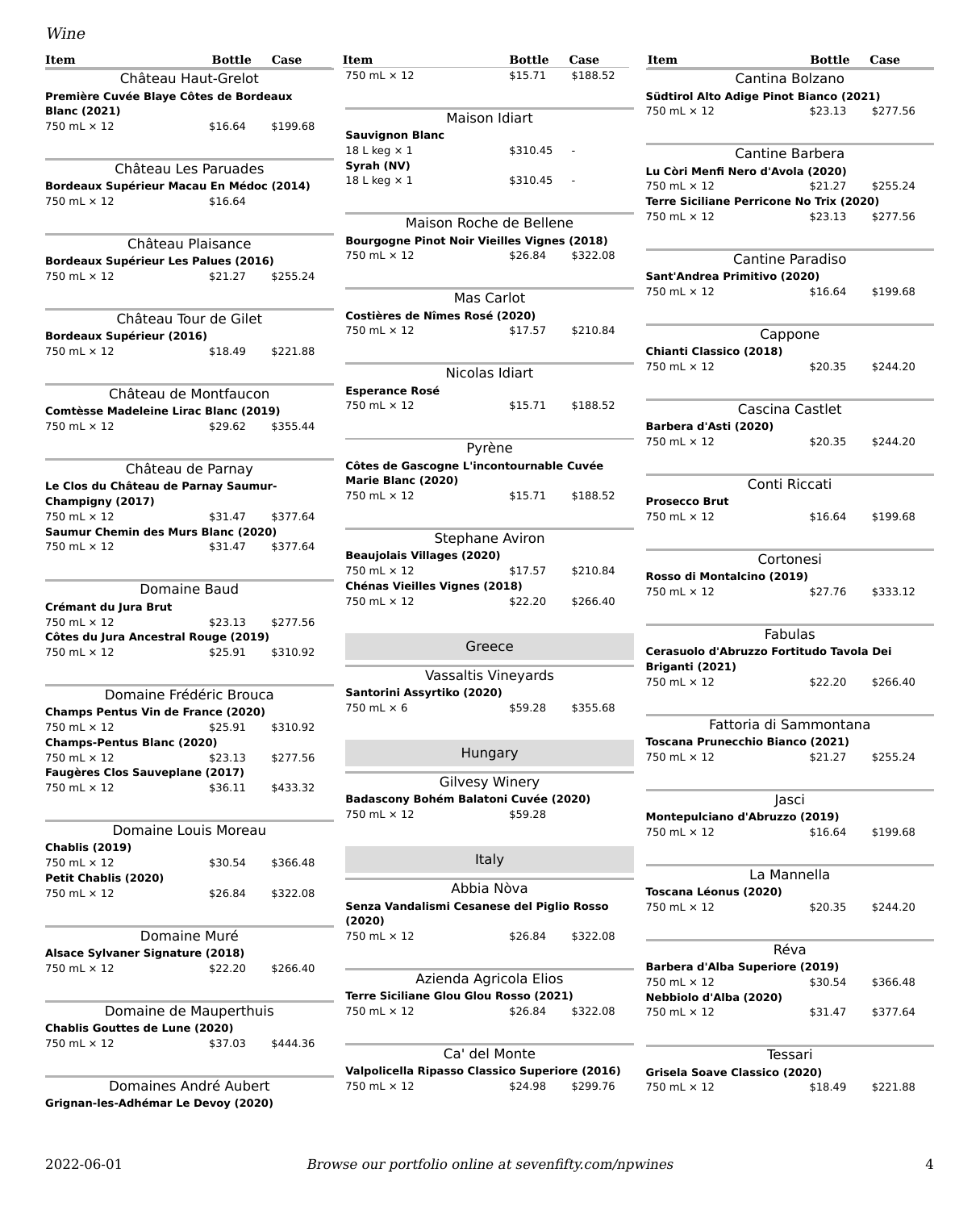#### Wine

<span id="page-4-20"></span><span id="page-4-19"></span><span id="page-4-18"></span><span id="page-4-17"></span><span id="page-4-16"></span><span id="page-4-15"></span><span id="page-4-14"></span><span id="page-4-13"></span><span id="page-4-12"></span><span id="page-4-11"></span><span id="page-4-10"></span><span id="page-4-9"></span><span id="page-4-8"></span><span id="page-4-7"></span><span id="page-4-6"></span><span id="page-4-5"></span><span id="page-4-4"></span><span id="page-4-3"></span><span id="page-4-2"></span><span id="page-4-1"></span><span id="page-4-0"></span>

| Item                                             | <b>Bottle</b> | Case     | Item                                                            | <b>Bottle</b>                | Case     | Item                                            | <b>Bottle</b>        | Case     |
|--------------------------------------------------|---------------|----------|-----------------------------------------------------------------|------------------------------|----------|-------------------------------------------------|----------------------|----------|
| Tornatore                                        |               |          |                                                                 | <b>Radford Dale</b>          |          |                                                 | Màquina y Tabla      |          |
| Etna Bianco (2020)                               |               |          | Thirst Clairette Blanche Stellenbosch (2020)                    |                              |          | Toro El Oso Y La Alemana Blanco (2020)          |                      |          |
| 750 mL × 12                                      | \$25.91       | \$310.92 | 750 mL × 12                                                     | \$22.20                      | \$266.40 | 750 mL $\times$ 6                               | \$23.13              | \$138.78 |
| Etna Rosso (2018)                                |               |          |                                                                 |                              |          | Toro El Oso y La Alemana Tinto (2019)           |                      |          |
| 750 mL × 12                                      | \$25.91       | \$310.92 |                                                                 | Spain                        |          | 750 mL $\times$ 6                               | \$23.13              | \$138.78 |
|                                                  |               |          |                                                                 |                              |          |                                                 |                      |          |
| Villa Calcinaia                                  |               |          |                                                                 | Agrícola De Vinos La Higuera |          |                                                 | Pago Aylés           |          |
| Chianti Classico (2016)                          |               |          | Utiel-Requena Bobal La Pinada (2018)<br>A de Aylés Blend (2019) |                              |          |                                                 |                      |          |
| 750 mL × 12                                      | \$27.76       | \$333.12 | 750 mL × 12                                                     | \$18.49                      | \$221.88 | 750 mL × 12                                     | \$20.35              | \$244.20 |
|                                                  |               |          |                                                                 |                              |          | <b>Unexpected Garnacha (2019)</b>               |                      |          |
|                                                  |               |          |                                                                 |                              |          | 750 mL × 12                                     | \$18.49              | \$221.88 |
| Villa Vitas                                      |               |          |                                                                 | <b>Bodegas Pardevalles</b>   |          |                                                 |                      |          |
| Friuli Pinot Grigio (2020)                       |               |          | Tierra de León Albarín Blanco (2021)                            |                              |          |                                                 |                      |          |
| 750 mL × 12                                      | \$17.57       | \$210.84 | 750 mL × 12                                                     | \$20.35                      | \$244.20 |                                                 | <b>United States</b> |          |
|                                                  |               |          |                                                                 |                              |          |                                                 | Lightwell Survey     |          |
| New Zealand                                      |               |          |                                                                 | Bodegas Puiggròs             |          | <b>Cabernet Franc The Weird Ones are Wolves</b> |                      |          |
|                                                  |               |          | Catalunya Exedra Amphora Single Wine                            |                              |          | Shenandoah Valley (2020)                        |                      |          |
| Paddy Borthwick                                  |               |          | <b>Blanca (2020)</b>                                            |                              |          | 750 mL × 12                                     | \$33.29              | \$399.48 |
| Chardonnay (2020)                                |               |          | 750 mL × 12                                                     | \$24.98                      | \$299.76 |                                                 |                      |          |
| 750 mL × 12                                      | \$27.76       | \$333.12 | Catalunya Exedra Negre (2020)                                   |                              |          |                                                 |                      |          |
|                                                  |               |          | 750 mL × 12                                                     | \$24.98                      | \$299.76 |                                                 | Pearce Predhomme     |          |
|                                                  |               |          |                                                                 |                              |          | Pinot Gris Première Cuvée Willamette Valley     |                      |          |
| South Africa                                     |               |          |                                                                 | Bodegas Viñátigo             |          | (2021)                                          |                      |          |
|                                                  |               |          |                                                                 |                              |          | 750 mL × 12                                     | \$23.13              | \$277.56 |
| Mullineux                                        |               |          | Las Islas Canarias Listán Blanco (2020)<br>750 mL × 12          | \$25.91                      | \$310.92 | Pinot Noir Première Cuvée Willamette Valley     |                      |          |
| Syrah Swartland (2018)                           |               |          |                                                                 |                              |          | (2020)                                          |                      |          |
| 750 mL $\times$ 6                                | \$50.94       | \$305.64 | Las Islas Canarias Listán Negro Tinto (2020)<br>750 mL × 12     | \$27.76                      | \$333.12 | 750 mL × 12                                     | \$29.62              | \$355.44 |
|                                                  |               |          |                                                                 |                              |          |                                                 |                      |          |
| Pearce Predhomme                                 |               |          |                                                                 |                              |          |                                                 | Ramsay               |          |
| Chenin Blanc Stellenbosch (2020)                 |               |          |                                                                 | Los Frailes                  |          | Cabernet Sauvignon California (2019)            |                      |          |
| 750 mL × 12                                      | \$18.49       | \$221.88 | Valencia Bilogía (2018)                                         |                              |          | 750 mL × 12                                     | \$23.13              | \$277.56 |
| <b>Cinsault Syrah Whole Cluster Wild Ferment</b> |               |          | 750 mL × 12                                                     | \$20.35                      | \$244.20 |                                                 |                      |          |
| (2020)<br>750 mL × 12                            | \$18.49       | \$221.88 |                                                                 |                              |          |                                                 | <b>Rue Naujac</b>    |          |
|                                                  |               |          | Mas Codina<br>Cabernet Sauvignon Lot 33 Columbia Valley         |                              |          |                                                 |                      |          |
|                                                  |               |          | <b>Cava Brut Nature Reserva</b>                                 |                              |          | (2019)                                          |                      |          |
|                                                  |               |          | 750 mL × 12                                                     | \$20.35                      | \$244.20 | 750 mL × 12                                     | \$24.98              | \$299.76 |